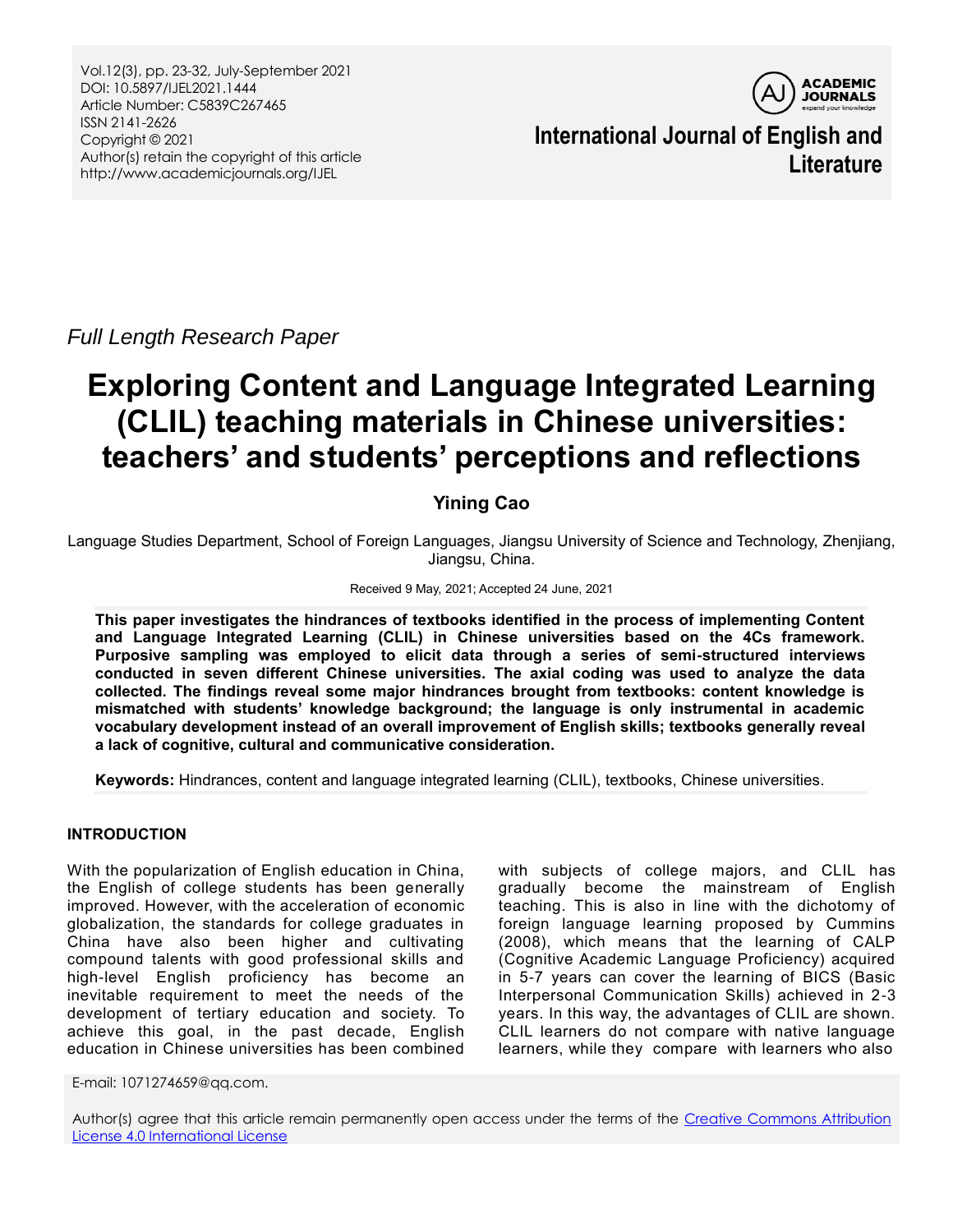learn target languages in traditional foreign language classes. Since CLIL learners learn content as well as academic English at the same time, they save more time than their peers. However, its development in China is not optimistic (Liao, 2019). As the 21st century began, domestic scholars imported CLILrelated theories abroad (Chang and Zhao, 2020; Cai, 2013a; Wen, 2019) and promoted CLIL programs in various colleges and universities. However, it is still in the exploratory stage to form theories rooted in the Chinese context. To build systematic and localized CLI teaching theories, teaching materials of CLIL are an essential factor for both teaching and learning. Although there is a wide range of available CLIL materials applied in universities, high-quality CLIL materials shortage is still quite acute, and these CLIL materials have not been analyzed and evaluated in a timely and scientific manner.

This study aims to conduct an empirical analysis of CLIL teaching materials used in Chinese universities to check whether the content and language of CLIL materials match teachers' and students' needs. In this way, this study will reveal the value of CLIL teaching materials contributed to training interdisciplinary talents required by the country and the society, providing a scientific basis for further perfecting the localization of CLIL materials.

# **Theoretical underpinnings**

The problems of designing materials for teaching and learning through a foreign language has been widely recognized as one of the main hindrances both in CLIL and CBI for the last three decades in Europe (Banegas, 2012; 2014; Cammarata, 2009; Ioannou, 2012; Mehisto and Asser, 2007; Tedrick and Cammarata, 2012). Though plenty of materials were then available, teachers and researchers soon found out that materials could not be readily applied for local use because they did not respond well enough to the local needs (Bovellan, 2014), which means materials have not been turned into localized materials. Therefore, the proper content and language design of authentic English textbooks that are used in CLIL classrooms are incompatible (Yang, 2019a, b; Banegas, 2017; Medina, 2016; Del Pozo and Estebanez, 2015; Möller, 2017). Ball (2018:222) maintained that "the scarcity of availability or utility of CLIL materials is documented throughout Europe and there is a lack of clear guidelines for the daunting task of preparing materials". Many scholars have emphasized the difficulty of teachers in finding suitable teaching materials for the CLIL programs and pointed out that it takes a lot of time to adapt or create the materials (Banegas, 2012; Bovellan, 2014; Bonnet, 2012).

Scholars probed into the shortcomings of CLIL teaching materials. Coyle et al. (2010) agreed that CLIL textbooks

published under the EFL umbrella often ignore the balance between content and language expression, courses, modules, and units. In some cases, publishers provide translated versions of regular textbooks written in the learner's first language (L1) without any adjustments to meet the requirements of the new teaching contexts. This international EFL or CLIL-oriented textbooks usually lack cognitive involvement or connection with the local context since their purpose is to adapt to a wide range of educational environments. They are usually not suitable for integrating subject and language learning (Banegas, 2012; Tomlinson, 2012). Kelly (2014) and Lopez-Medina (2016:165) summarized some of the shortcomings of teaching materials in different majors found by CLIL experts. One of the obvious shortcomings is insufficient scaffolding in terms of the language support that students need in the subject matter which can be provided as supplementary resources of the textbooks in the form of posters, booklets, or in the textbook itself alongside the task. Others involve insufficient attention to the cultural dimension, low attractiveness, and separation of interest from learners, etc. Scholars' research on CLIL textbooks seems to be mainly based on the needs of teachers. Morton (2013) investigated the practice and views of European CLIL teachers including finding, adapting, creating, and using materials in secondary education, and found that most teachers would be willing to create their CLIL materials. In other words, according to the specific environment, the local school culture and curriculum should be considered, and the efforts of CLIL practitioners should be included while developing CLIL teaching materials.

What often seems to follow from the lack of appropriate teaching materials for CLIL is the evaluation of CLIL teaching materials. Coyle (2007) attached great importance to contextualization in the 4Cs framework to ensure the success of CLIL-based learning across different contexts. In the specific context of CLIL, the textbook aims to respond to the 4Cs framework of CLIL proposed by Coyle (2007). This framework involves content, communication, cognition, and culture. By considering the type of language students need to learn specific content and to communicate in tasks with certain cognitive needs, it concentrates on the integration of content and language. Communication is further decomposed into "language of learning", "language for learning" and "language through learning", which means subject-specific language, the language required to complete classroom activities, and the language produced by students' learning, respectively (Coyle, 2009). Culture is understood as surrounding other Cs or related to learners' communities and cross-cultural learning. Integrating content and language, rather than thinking about one or the other, has also become a significant teaching focus of CLIL (Nikula et al., 2016). In other words, the design should ideally adapt to the development of learners' communicative ability, content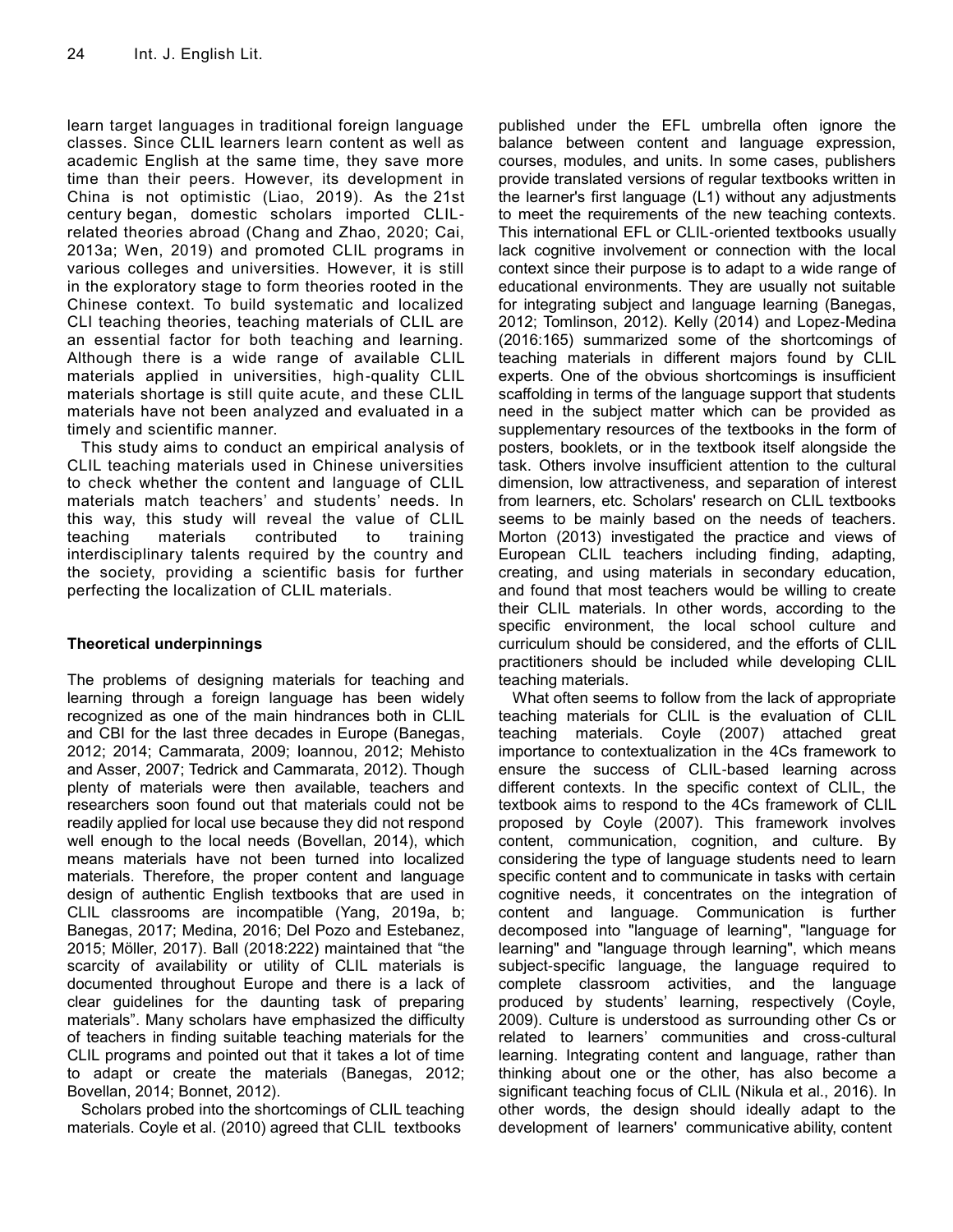knowledge, cognitive ability, and cultural awareness. Mehisto (2012) lists 10 criteria for creating CLIL-specific learning materials as well as other requirements and provides examples of how to apply each proposed criterion whilst also providing a corresponding rationale with references. Medina (2016) proposed a tentative twofold checklist. On the one hand based on previous checklists created to evaluate ELT textbooks, and on the other hand, on the criteria for producing quality CLIL learning materials drawn up by Mehisto (2012). Ball (2018) canvasses some of the innovations, offering several initiatives that have led to the production of specific CLIL materials and describing and analyzing their assets and possible pitfalls.

Compared with foreign researches, domestic researches mainly focused on theoretical studies. According to Cai (2013b, 2016), many teaching materials of subject-based English (SBE) published in mainland China are more English-Chinese bilingual education than CLIL. Failure to study the CLIL theories and their development leads to pseudo-CLIL materials which have created misunderstanding and even fear of CLIL among English teachers. Hence, textbooks act as a barrier to the development of CLIL in mainland China. Scholars like Cai (2019) pointed out that the implementation of CLIL in Chinese colleges and universities involves the orientation of universities and a complex transformation of foreign language teaching, textbooks, and tests, which are challenging to reach a consensus. Thus, there is still a long way to go to enhance the quality of CLIL textbooks in China.

To put it in a nutshell, since traditional paper-based textbooks are being impacted by multi-modality and technology, the teaching and learning resources for the class are becoming more and more diversified. Thus, in this paper, teaching materials will comprise almost everything from traditional textbooks to digital materials. Although still an under-researched area, there has also been a steady growth of studies into CLIL teaching materials as a hindrance to the CLIL implementation in the global context in recent years. Nevertheless, there is still a long way to go to enhance the quality of materials. On the one hand, although foreign researchers have more comprehensively explored available materials in the implementation of CLIL, they mainly focused on CLIL teachers' needs, while ignoring students' attitudes towards CLIL teaching materials. On the other hand, relevant researches at home become much scarcer and they keep citing the existing theoretical results of foreign countries (Liao, 2019). A small number of scholars conducted empirical researches in local universities. Given the dearth of related researches about evaluation carried out on CLIL-specific materials, this paper aims to explore the possible hindrances brought from teaching materials from the perspective of 4Cs in Coyle's model (2007) including content, cognition, culture, and communication as well as language. It sets out to

contribute further evidence to the already existing, regarding the rarely studied background of tertiary schools and materials.

#### **METHODOLOGY**

#### **Research questions**

With the above overarching objective in mind, the study addresses the following research questions: what are the views of teachers and students on CLIL teaching materials concerning content? What are the views of teachers and students on CLIL teaching materials about English learning? What are the views of teachers and students on CLIL teaching materials concerning cognition, culture, and communication (4Cs in Coyle's model)?

To address the above questions, the study presented in this section was undertaken. Qualitative data were collected by interviewing 3 teachers and 8 students in different Chinese universities, accepting the invitation to be interviewed willingly. The semi-structured interviews were conducted by the researcher and took place between April and June 2020. This form of data collection was chosen to allow for a multi-faceted, holistic insight into teaching materials applied to CLIL classes that enabled the researcher to investigate the hindrances existing in textbooks. All of the interviews (n=11) were done through WeChat video to avoid face-to-face communication because of the spreading of COVID-19.

#### **Context**

In this study, teachers and students in 9 different universities were invited to have semi-structured interviews. These 9 universities are mainly in Zhejiang Province, Jiangsu Province and Shanghai. One of the universities is in the list of Project 985, one in the list of Project 211, and the other three key universities. Universities in these three places have a high-quality education and they are pioneers in the implementation of CLIL in Chinese tertiary education, which can reflect the overall picture of CLIL implementation in China.

#### **Participants**

One major hindrance to CLIL teaching materials based on the fact that CLIL materials have to be addressed to the applicable linguistic and cognitive level of their intended target groups (Bovellan, 2014). Thus, in the process of teaching and learning, the target groups have to be taken into account, which becomes a more visible and recognized demand in CLIL pedagogy. In this respect, both learners and teachers have a say in assessing the CLIL teaching materials. Three CLIL teachers including one language teacher and two subject teachers were invited to have one-to-one semi-structured interviews. The language teacher Selina has given this kind of lessons for Business English majors for eight years in a university in Zhejiang Province. One of the subject teachers William has classes for Naval Architecture and Ocean Engineering in a university in Jiangsu Province for almost 20 years while the other subject teacher Eva courses for Economics and Management for nearly 14 years in the same university. The author acquainted herself with these teachers when she was earning her bachelor's and master's degree respectively in these two universities. Selina became an undergraduate instructor after receiving her master's degree in China while the two subject teachers went abroad for their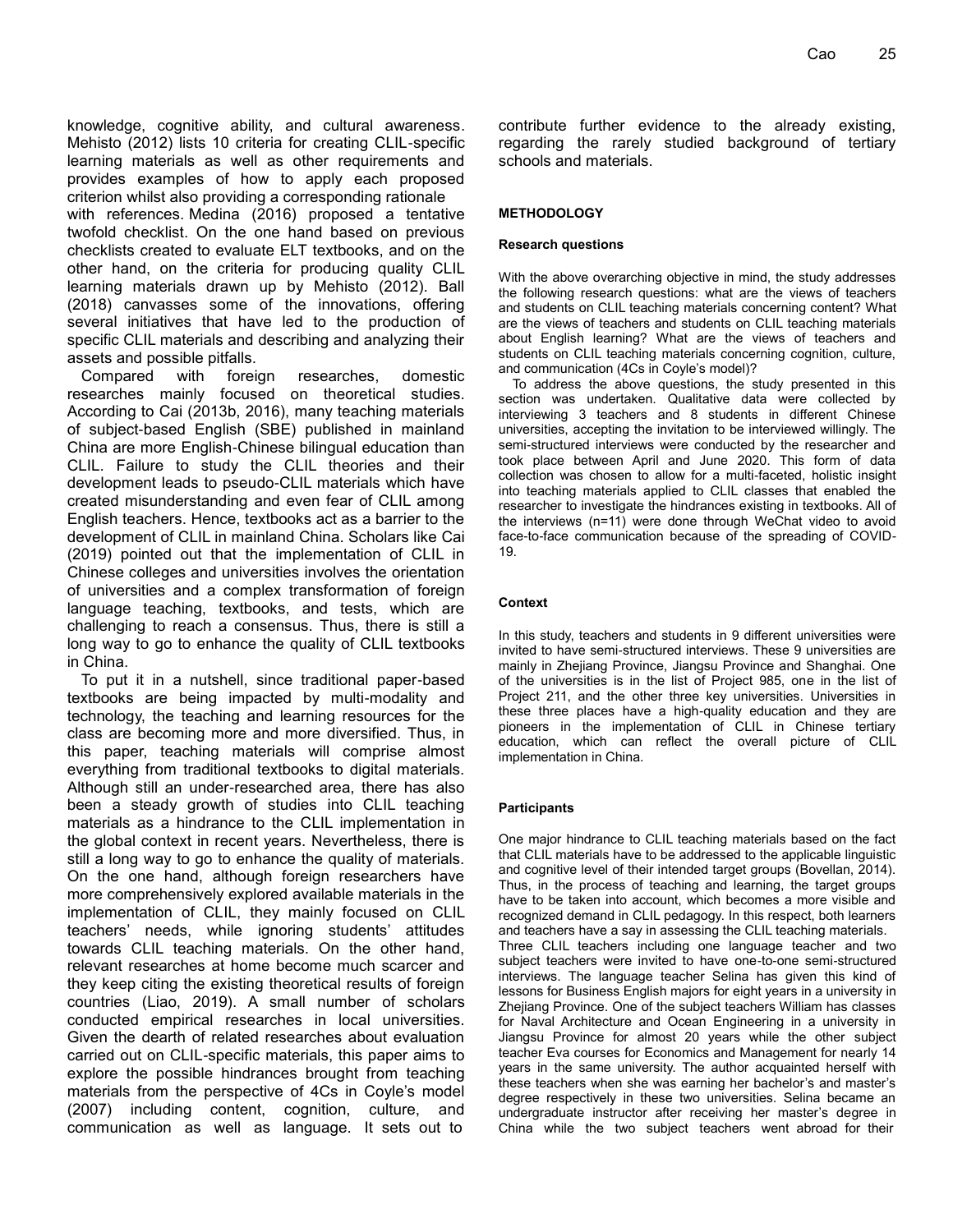**Table 1.** Demographic information of teachers and CLIL study.

| <b>Pseudonym</b> | <b>Subjects</b>     | Teaching experience general | <b>CLIL teaching experience</b> | Lenath of interview | Interview mode     |
|------------------|---------------------|-----------------------------|---------------------------------|---------------------|--------------------|
| Selina           | International trade |                             |                                 | 42 min              | Video conferencing |
| William          | Marine power plant  | 20                          |                                 | 37 min              | Video conferencing |
| Eva              | E-commerce          |                             |                                 | 33 min              | Video conferencing |

**Table 2.** Demographic information of students and CLIL study.

| Pseudonym  | <b>Majoring in</b>           | <b>CLIL study</b> | <b>Student type</b>  | Length of interview | <b>Interview modes</b> |
|------------|------------------------------|-------------------|----------------------|---------------------|------------------------|
| John       | Civil engineering            | One semester      | Postgraduate student | $32 \text{ min}$    | Video conferencing     |
| Amv        | Engineering management       | One semester      | Postgraduate student | $31$ min            | Video conferencing     |
| <b>Bob</b> | Economic statistics          | One semester      | Postgraduate student | $16 \text{ min}$    | Video conferencing     |
| Alice      | Economics                    | One semester      | Postgraduate student | 22 min              | Video conferencing     |
| Anna       | Applied psychology           | Two semesters     | Graduated student    | $19 \text{ min}$    | Video conferencing     |
| Clark      | Naval architecture and ocean | One semester      | Postgraduate student | 29 min              | Video conferencing     |
| Alisa      | <b>Engineering business</b>  | One semester      | Postgraduate student | $23 \text{ min}$    | Video conferencing     |
| Emily      | English architecture         | One semester      | Postgraduate student | 26 min              | Video conferencing     |

doctorate degrees. Table 1 outlines all the interview participants and their interview-related information.

Altogether 8 student participants were Chinese graduate students in different Chinese universities (3 male and 5 female). Those participants had CLIL classes as they were undergraduates and the amount of CLIL studying experience stretches from one to two semesters. These 8 participants all had a high GPA in their courses especially their CLIL courses when they were undergraduates, which can prove that they joined the CLIL classes actively and that they had a deep insight into the CLIL courses. Since they were all born and grew up in Hangzhou, the capital city of Zhejiang Province, they have had traditional English classes for at least 13 years from Grade Three in primary school to the senior year in their universities, which provided a solid base for their CLIL courses. After graduation, four participants furthered their study to be post-graduates while one gained a bachelor' degree and started to work, which helped the researcher to actively generate a diverse sample to capture as many perspectives as possible. At the very beginning, the

researcher explained what CLIL pedagogy is to these five students. Checking that they all comprehend the concept the CLIL and that their experience of CLIL classes fits in with the research aim, semi-structured interviews were conducted. In the process of the interviews, five students all looked through their CLIL textbooks to give more detailed feedback. Table 2 outlines all the interview participants and their interview-related information.

All participants were given a digital information sheet outlining the study, how data would be used as well as information on confidentiality and anonymity. Participants signed the accompanying consent form and fill out the bio data sheet before being interviewed. In the interest of the participants, all names, places, and other possibly identifying information have been anonymized. All the participants were thanked for their contribution with a small gift.

The interviews lasted approximately half an hour, with the shortest being 16 min and the longest 42 min. To increase reliability, validity, and misinterpretations, the data were coded checked by eight participants again. Since all

of the interviews (n=11) were conducted in Chinese, for this article, any data extracted from the Chinese interviews have been translated by the researcher.

#### **Instruments**

Purposive sampling refers to a sampling process in which samples are selected by the researcher with a specific purpose in mind (Corbin and Strauss, 2008). The use of purposive samples requires expert judgment about the suitability of the sample and a well-reasoned argument for why a particular set of respondents provides an adequate basis for survey-experimental inference. This paper aims to obtain a deep understanding of hindrances existing in the process of implementation of CLIL in Chinese universities as well as teachers and students as the main part of the class should have a voice in this research. Therefore, 3 teachers and 8 students suitable at all points were invited.

Two structured interview protocols, one for teachers and one for students, were developed by referring to the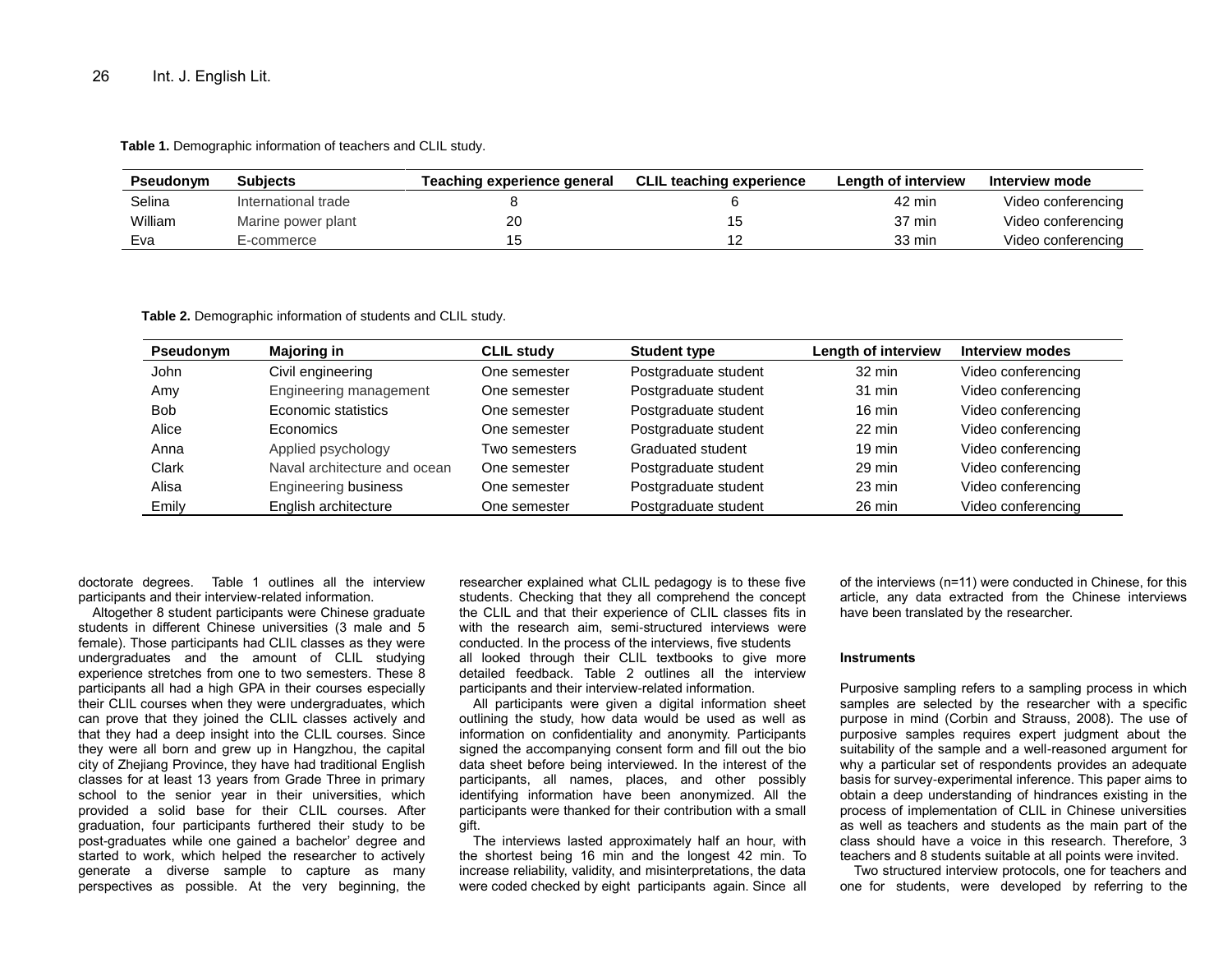Criteria for producing CLIL learning material listed by Mehisto (2012). Hence, all the interviews followed the two interview protocols, which both consisted of three sections, eight questions exploring the textbooks' content, the language, and other existing hindrances.

#### **FINDINGS**

To answer the three research questions, this paper initially intended to present teachers' and students' good or bad reviews. Interestingly, however, interviewees focused on the existing hindrances of CLIL teaching material. Therefore, this section explored hindrances existing in textbooks revealed by the 11 participants. The first part stated the hindrances in terms of pedagogical results identified in content knowledge and language. The second part reported the hindrances from the perspective of textbooks' communicational, cultural, and cognitive function involved.

#### **Pedagogical hindrances**

Students and teachers are the main roles in the background of teaching and learning. Teachers play the role in transferring knowledge from teaching materials to students. In this process, teaching materials are only a subsidiary tool to remind teachers of what to teach in the next stage and to help students preview the knowledge taught in class. When students meet problems, they would first turn to their teacher for help instead of textbooks. In this sense, the teacher becomes the most significant factor that would affect the pedagogical results. According to the interviews, teaching materials fail to meet students' needs in content and language learning leading to pedagogical failure.

# **The invalid access of content knowledge**

Content and language account for a great proportion of the quality of textbooks. Universities in China barely provide CLIL teaching training for teachers, but they give teachers more freedom to arrange teaching materials. That's why teachers will give lessons with the rearranged teaching materials based on the general cognitive level of their students and their understandings. The teaching materials in the form of PPT cannot completely match their textbooks. The content knowledge in textbooks have surpassed students' learning capacity just as one teacher and one of his students mentioned in the interviews:

William (2020/05/09): This textbook we are using is extremely challenging for students to learn since it has many difficult concepts. However, the students in this class are going to study abroad in Russia in the second year of

their graduate studies so the managers of this university require teachers to attend classes in English. Although I know that students may not understand, I still have to speak in English. I find myself in an embarrassing situation.

Clark (2020/05/04): We students majoring in Naval Architecture and Ocean Engineering mainly rely on self-study. The teachers teach in English and we cannot completely understand. The textbook is also in the English version. We can do nothing about it so we bought the Chinese version of the textbook to help us absorb what our teacher said.

Three of the participants said that the difficulty of the content knowledge has been lowered, which is suitable for the introduction and explanation of some basic knowledge, so teachers will supplement the knowledge that textbooks do not have.

Alice (2020/05/05): The teaching method of CLIL was only applied in several courses in my freshman year, and the coverage was relatively narrow. The difficulty of content is moderate. Most of the content in the textbook can be understood, which is more suitable for freshman students. In other words, it is unconducive for students to learn advanced content knowledge and improves their English.

John reflected that the difficulty of their English textbook is equal to the Chinese version. In his university, CLIL is only implemented in one excellent class, and the other classes are taught in Chinese, which can be regarded as control classes and an experiment class. He stated that the excellent class was tested with the same knowledge as other classes in the final examination but the language of their test paper is in English. Bob revealed that the textbook was too difficult to understand and they need to be used together with the Chinese version of the textbook. Comparing these two versions of textbooks which are only different in language, he said the English textbook is more professional in explanation and more helpful for learning.

From this perspective, one of the hindrances existing in the teaching materials nowadays is invalid access to content knowledge. The subject knowledge of teaching materials may be within the reach of students taught through their mother tongue. But coupled with language teaching under the guidance of CLIL pedagogy will increase the difficulty in comprehending, which is also a problem that teachers are facing. If there is a gap between the content knowledge of teaching materials and students' cognitive level, it will affect the learning results and lower the utilization rate of textbooks. Textbooks introduced directly from foreign countries are more like the current CBI textbooks, and teachers also pay more attention to the teaching of subject knowledge. In this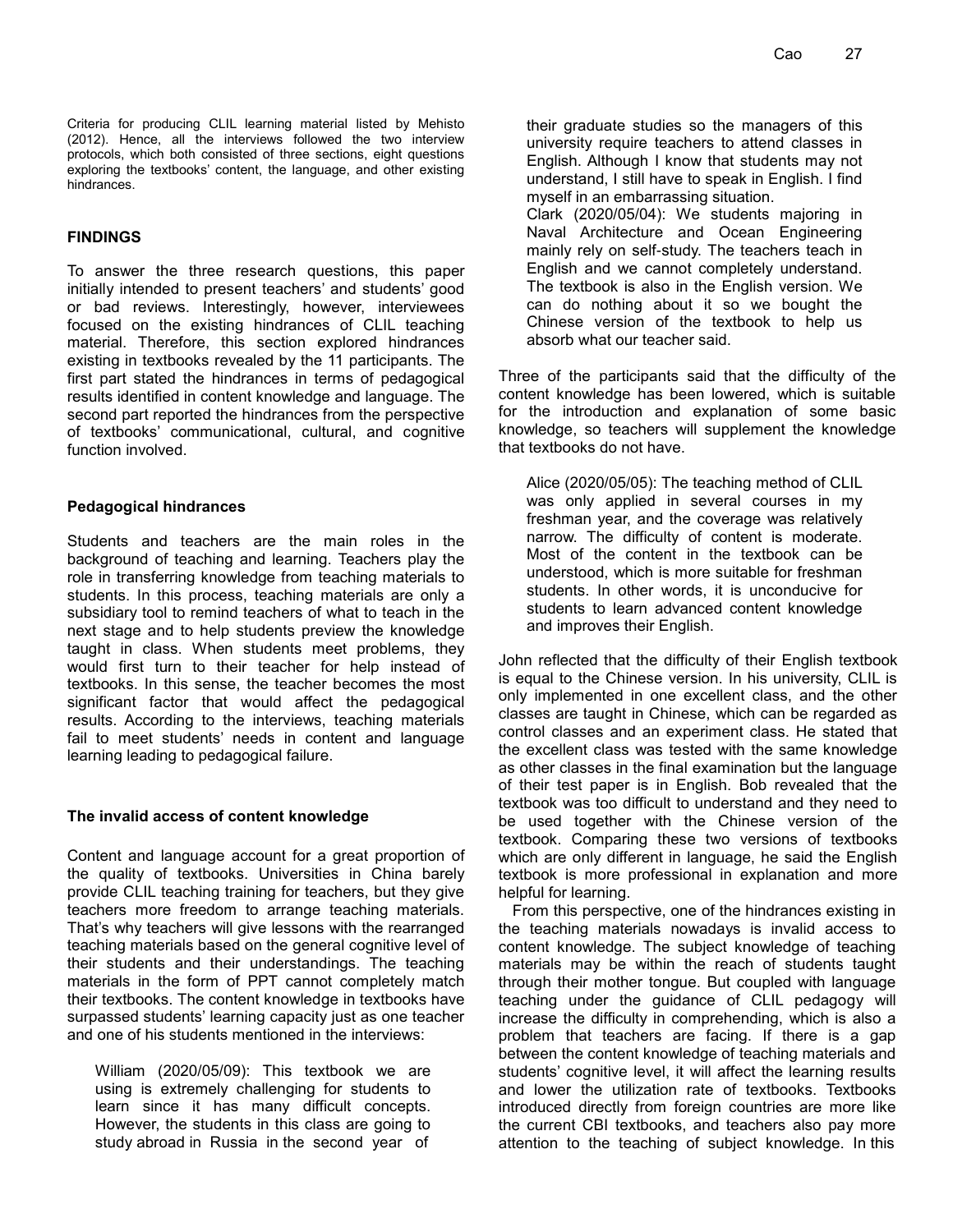sense, we can also see that the teaching materials are designed with teachers' subjective consciousness. If teachers believe that this is a teaching that pays more attention to subject knowledge, the corresponding teaching materials are also subject to content knowledge.

To sum up, teachers are the regulator who can match students up with the new knowledge by combining the available materials. Besides, the new theoretical lens, translanguaging, can be applied to the CLIL classrooms, such as explaining in Chinese when students find it hard to understand (Nikula et al, 2016).

# **The invalid access of target language learning**

CLIL textbooks should have improved the English level of students; however, the interview results contrast with the theory.

Taking the majors of all participants into consideration, it is obvious that the participants who have science degrees believed that CLIL textbooks did not help them learn English. Since the contents of science and engineering were mainly about formulas and calculations, the English involved was limited.

John (2020/05/12): English textbooks can be understood in terms of language. But it is not very helpful for English learning as this depends on majors. The nature of physics is mathematics, which is mainly about formulas, so what we have learned is mathematics instead of language skills.

The participants majoring in social science said that CLIL textbooks helped them learn English to a certain extent, especially in reading and writing. However the listening skill did not improve, because there were no relevant exercises in the textbook.

Alice (2020/05/07): I improved my reading and writing ability. But due to the lack of language environment in the class and the teacher's English is not so native, my listening and speaking have hardly improved.

One of the participants said that their textbook is a global textbook particularly written for L2 learners, which is more appropriate than the ones written for L1 learners. Though the quality of textbook language is guaranteed, students in this class have not improved their English yet. As seen from the interviews, teaching materials do not fully consider students' proficiency level of L2. Therefore, it is widely acknowledged in CLIL literature that materials must be adapted or written specifically for a particular target group, which means the localization of CLIL materials (Llinares and Evnitskaya, 2012; Morton, 2013: 114). In this way, the content and language of authentic texts are adjusted to the level of the target group.

Content teachers and language teachers added to that:

Alias (2020/05/13): The textbook does not give guidance in the presentation of vocabulary. Therefore, language is not specifically used as one of the teaching goals. But I will explain new words that are occasionally encountered in the process of teaching or when students ask questions and cannot understand. Emily (2020/05/17): The textbook we are using doesn't suggest aids for pronunciation. The teaching materials designed by us based on the textbook will explain the language knowledge points, but you know that the time of a class is always limited. It is really difficult to balance the teaching of language and subject knowledge. No one will tell us what to do, and we are still in the process of exploring. The main point is to look at the reaction of students. The teaching that they are satisfied with is exactly good.

This also shows that subject knowledge and language are inseparable. According to the interviewees, students who reflected content knowledge was difficult thought that the language was also difficult. The more subject knowledge involved, the more expressions of academic English are needed. And the two add up to increase the difficulty. However, students who are exposed to such textbooks generally believe that their English has improved, while the students who think it's easy to comprehend the language think that the subject difficulty is also reachable. The reason is that language in the textbook is mainly in the category of BICS, which is in line with the students' foreign language proficiency. All in all, Chinese CLIL textbooks are at two extremes, extremely challenging and easy. There are almost no textbooks that students claim that language and subject knowledge are both within the scope of appropriate learning.

# **Functional failure**

One obvious distinction between high schools and universities is that universities enjoy a higher degree of freedom reflected in the selection of textbooks. Teachers may choose two or even more textbooks in one course so that the advantages of those textbooks can be combined to help students comprehend the knowledge more thoroughly. When asked about the utilization of textbooks, participants reflected that the usage rate of the textbooks is not so high since these textbooks seldom completely meet the needs of classes and teachers would supplement the content of textbooks.

Amy (2020/04/11): The utilization rate of my textbook was not so high, but our teacher designed the content knowledge mainly based on the textbook. And there were many supplements since most of the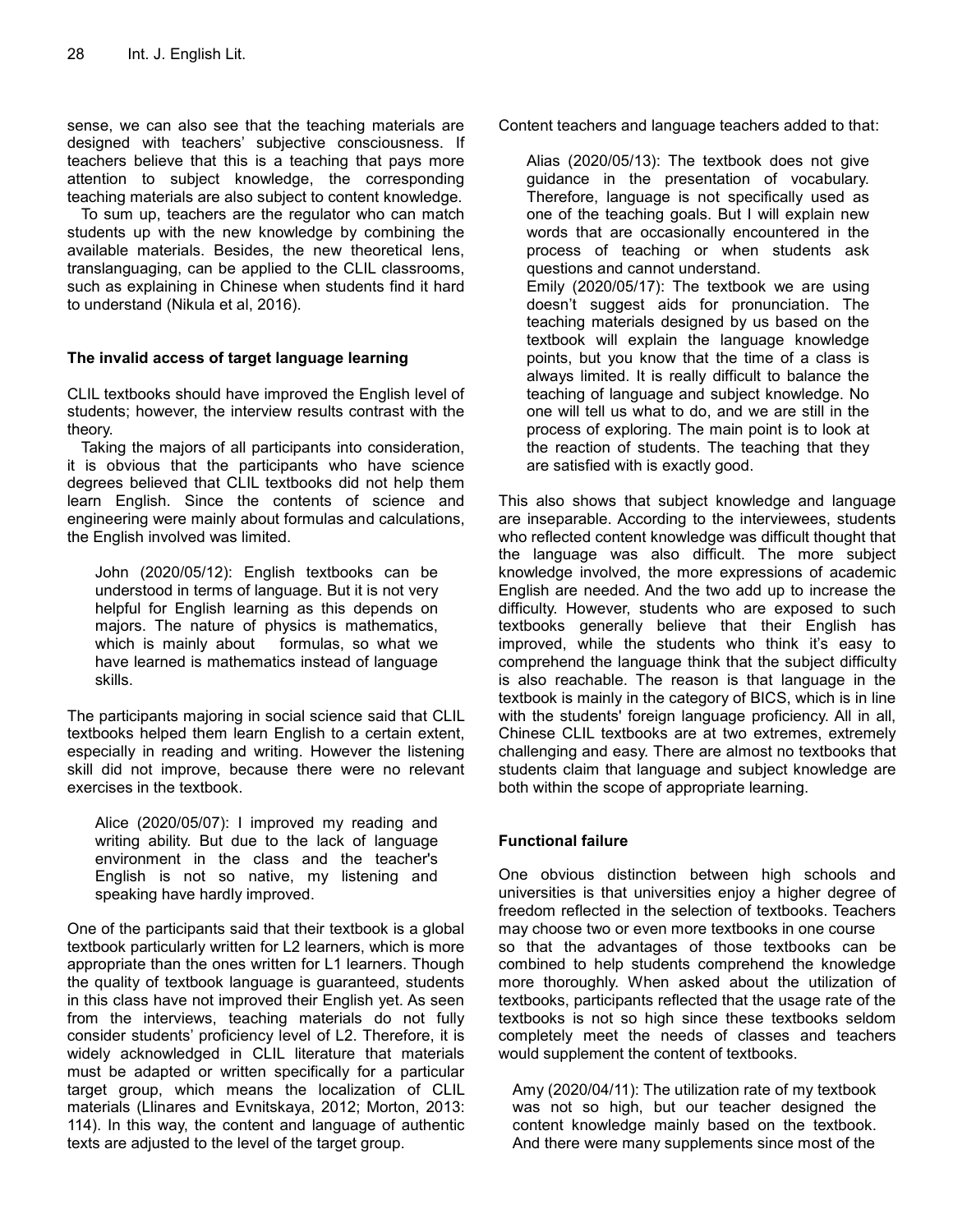textbooks are descriptive and lack specific examples. Teachers would generally show specific cases to students.

Bob (2020/04/23): The textbook was only used for the final exam. My teacher had classes following the content of PPT, which provided detailed information.

One result of the low utilization rate of textbooks may be the use of PPT. Participants who reflected that textbook is rarely used by them showed that their teachers mainly used PPT in class instead of textbooks, which has become a common tool in teaching and learning. In Alice's view, a satisfying textbook would be applied to classes more frequently, but it would not be the only tool for instruction.

Alice (2020/05/05): The utilization rate of the textbook was higher than I supposed, and the PPT that matches with the textbook was used at the same time. It is easy for students who are non-native speakers to catch up with the class.

In this sense, PPT is equal to the textbook of the course and can even replace it. PPT shows a multi-modal application in teaching, which helps students to learn and teachers to teach. The content of PPT may have already integrated the content of several textbooks thanks to teachers' DIY (do it yourself) approach of CLIL materials. Students who do not read their textbooks will never find it. Hindrances in terms of cognition, culture, and communication make textbooks lose their function and even be replaced.

# **The invalid access of 4Cs**

The first C, content has been investigated above. In the last research question, participants were interviewed about the hindrances existing in terms of cognition, culture, and communication. Two participants said that the textbooks are good enough and do not need to be improved. There are two possible reasons. The universities of these two participants are in the lists of Project 985 and Project 211.

Thus, the quality of education is much higher than in other universities. The second reason is that teachers have put supplementary teaching materials in place so that students are satisfied with the overall content of the course.

Except for the hindrances of unmatched content and language, participants stated other existing issues related to cognition, culture, and communication.

Amy (2020/04/11): The textbook has been published for a long time and there is rarely new knowledge for us to learn. And it is mostly about

overviews and requirements. It is a lack of cases to illustrate. Adding cases can help students to master professional knowledge more firmly. Bob (2020/04/23): It is good. But it will be better if more practical knowledge could be integrated into the textbook, otherwise, we don't know how to use this theory.

Amy and Bob both are concerned about a lack of attention on cognition due to outdated textbooks. They thought that textbooks are inadaptable and rigid which have been published for a decade. Textbooks they used only focus on mountains of theories rather than practical abilities, which are not instrumental in developing thinking skills (Peyró et al., 2020). Participants majoring in social science reflected that authentic textbooks consist of articles related to this subject singularly, suggesting that a brief introduction of this article in learners' first language would be welcomed by students.

Clark and Alisa expressed that textbooks should be designed to attract the attention of students. As academic English is often decontextualized, CLIL textbooks with no pictures linked with contextual information cannot help students process the knowledge (Gómez Ramos et al., 2020). Textbooks generally employ useful patterns of language repetition to facilitate retention and imitation which will also make students drowsy. Describing, defining, explaining, or evaluating may create a 'bridge' to link content, literacy, and language and thus avoid the artificial separation of content and language that still pervades much CLIL practice (Morton, 2020). Adding more exercises of efficient communication will cultivate the positive of students. Adding more exercises in the current teaching materials will cultivate the positivity of students.

Alisa (2020/05/16): To save time, we will leave the task after class. The final results will be displayed in class. Some after-class exercises are more challenging but never underestimate our students. Give them time and they will keep surprising you.

Clark (2020/04/03): There is not much time for us to do exercises and discuss problems in class. But after class, we need to do teamwork to complete the tasks assigned by the teacher. There will be more exchanges with classmates, but without the supervision of the teacher, our communication is still in Chinese. The teacher will ask us to use English when we report in class, so oral English will be improved to a certain extent, which is not obvious. After all, you might give a report only once a semester. Maybe the teacher can assign us tasks that need to be communicated in class.

Just as Clark mentioned, in CLIL classrooms, students only passively accept what the teacher taught. Occasionally the teacher will ask questions, but if there is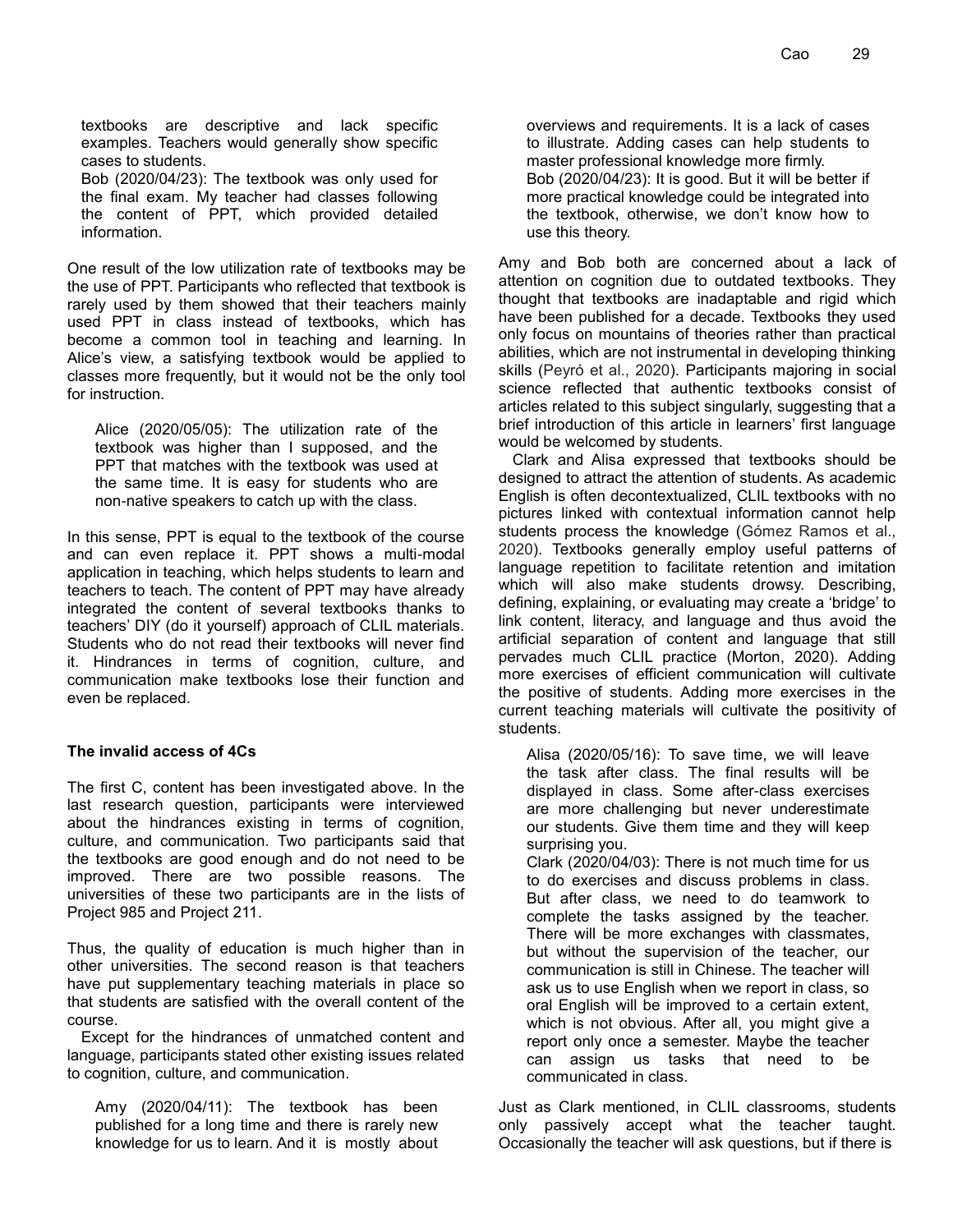no response from students, the teacher will directly give answers. Therefore, students must seize the opportunity for communication.

Communication and cognition cannot be split into two distinct parts. Students have frequent communications with each other to carry through a task. Many tasks are quite challenging, so students can't deal with them casually. They need to review the knowledge they have learned before and cooperate with their classmates to complete it. When they finish the task, they will feel quite fulfilled. Students believe that they have mastered new knowledge and skills. Exercise for discussion and communication will not only improve communicative skills and cognitive capacity but also bring more content and cultural knowledge.

Cultural knowledge is another factor that has been neglected in CLIL textbooks so that much of the knowledge is only imperfectly understood.

John (2020/04/11): There will be relevant cases from abroad in the textbook, which I wonder is considered cross-cultural. It seems that there is no special reminder of the cultural differences that we should pay attention to. Because the textbook is a foreign textbook, there is no mention of the domestic situation. Culture is implicit in it, and there is no special section to list points for teaching. It will be better to provide more cultural knowledge. Commonly, we know the word and the grammar but we can't understand what it means since we have no knowledge background.

William (2020/05/07): Culture is a profound but very common thing. We can't explain it specifically. Therefore, the designed teaching materials are also based on the teacher's personal experience. The richer the teacher's personal experience is, the more cross-cultural knowledge that students can learn.

Cognition, culture, content, and communication are involved with each other rather than four separate aspects of CLIL. From this, we can find that CLIL teaching materials are not localized, and most of them are directly imported from abroad, which is exactly the crux of the problem (Zhao et al., 2020). However, the teaching situation abroad is different from that in China. Similarly, even the situation of colleges and universities in different regions of the same country is different. Therefore, the localization of foreign teaching materials is the general direction of development, and it is the responsibility of teachers to integrate the teaching materials with the uniqueness of universities.

# **DISCUSSION**

To answer the first two research questions, this paper

found the same results as previous studies that authentic materials accommodating both content and linguistic needs of their target students are rarely found (Tomlinson, 2012; Yang, 2019a). On the one hand, content knowledge of textbooks is simplified due to the integration of the foreign language. On the other hand, the difficulty of the language is also decreased facilitating the comprehension of content knowledge. In this sense, CLIL is placed in an embarrassing situation in contrast with its purpose of motivating both content and language. Participants stated that CLIL textbooks in Chinese universities principally focus on academic English, which will be helpful for postgraduate students to read literature, but the corresponding assessment of English is not based on academic English. Thus, to some extent, if the participants' CET-4 and CET-6 which assess English from the four aspects of English listening, speaking, reading, and writing have not improved, they would deny CLIL textbooks and conclude that CALP does not cover BICS. To cooperate with teachers in the CLIL classroom and bring ideal outcomes, students should also walk out of the comfort zone and establish a sense of urgency to strengthen English learning. During the interview process, this paper found that CLIL courses are not compulsory courses, but optional ones. If a student believes that his or her poor English will lead to the failure of examination of CLIL courses, he or she will not choose them, thus forming a vicious circle.

To answer the last research question, CLIL textbooks do have some major disadvantages to meet students' needs of cognitive development, cultural knowledge, and communication skills. Based on the hindrances existing in textbooks, suggestions are proposed from the following aspects answering the last research question. Firstly, language difficulty should be appropriate to the students' level of L2 or be slightly higher than the level of contemporary college students. It will help students realize the correct role of language-language of learning, for learning and through learning. Textbooks can be equipped with Chinese versions to assist learning if conditions permit, but teachers should control the extent to which students use the Chinese version of the textbook during the course, otherwise, CLIL didactics will not work. Concerning content, textbooks have to cover the contents of the curriculum and the content is appropriate for the students' cognitive background and relevant to students' experiences. Besides, the activities suggested for practicing the content are varied. Considering other hindrances such as a lack of practical and cultural knowledge and a scarcity of illustration which is following Meyer et al. (2010)'s studies, textbooks should include the 4Cs of CLIL (content, cognition, communication, and culture) within CLIL textbooks (Medina, 2016). In terms of cognition, textbooks should cater to the needs of different learning styles and activate previous knowledge with challenging and motivating activities. Taking communication into account, textbooks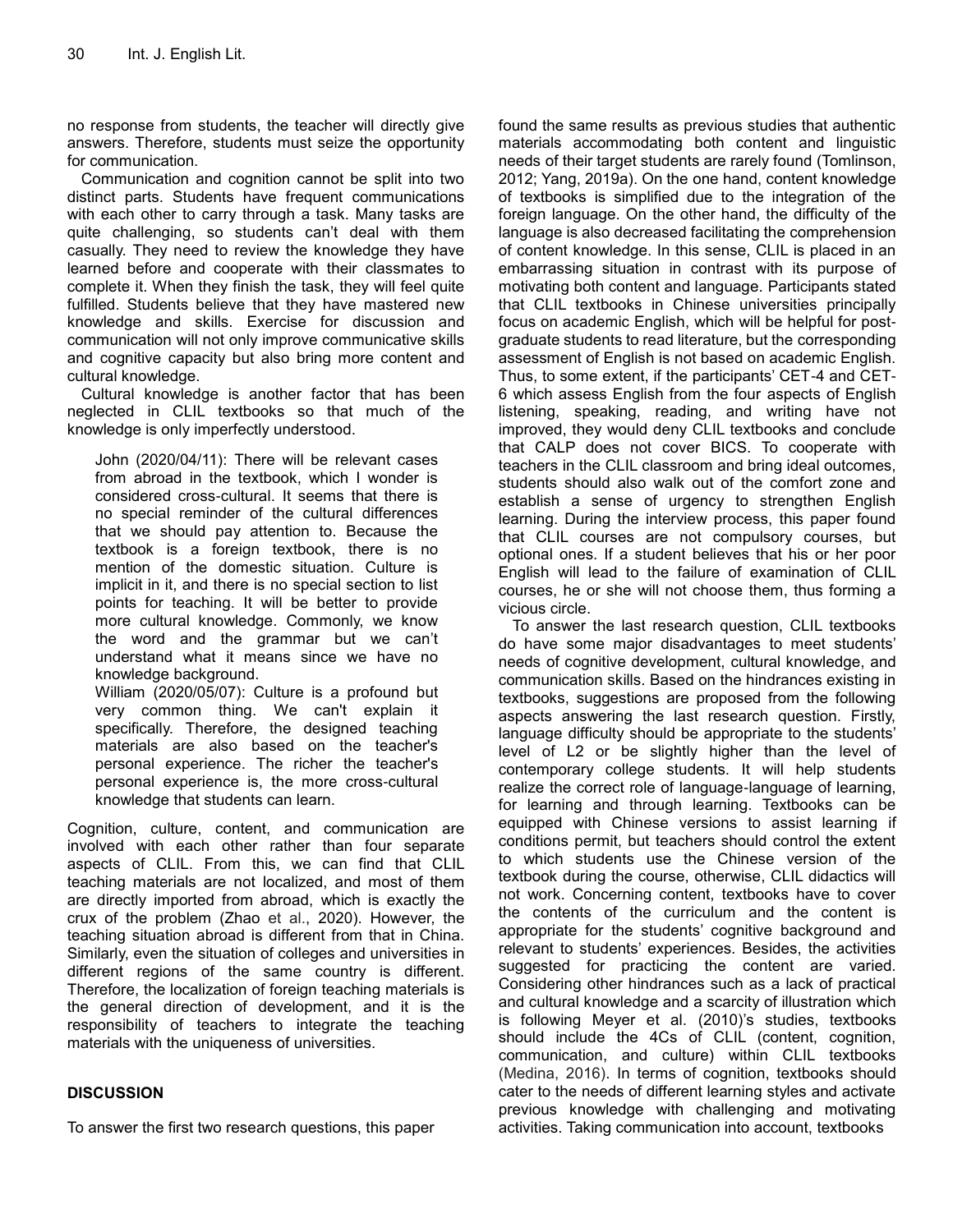stress communicative competence in activities to encourage teacher-student and student-student communication in and out of class. Regarding cultural knowledge, textbooks should relate content to the sociocultural environment and guide students in developing cultural awareness.

Previous scholars witnessed CLIL textbooks from teachers' perspectives, stressing teachers' difficulties in finding suitable and inevitable textbooks for their CLIL programs (Banegas, 2012; Morton, 2013; Bovellan, 2014). This paper investigates CLIL textbooks foregrounds students' point of view, to whom textbooks are like a walking stick. That means textbooks are dispensable for students. In this sense, the researched hindrances in textbooks of this study are not the main issue of implementing CLIL in Chinese universities from students' perspectives. In the process of interviews, the participants indicated that the factors affecting the pedagogical results mainly include teachers' charm, students' interests, curriculum arrangements, etc. The factor of textbooks is not within the scope of students' consideration, or they think that it is only an unremarkable factor. This may be related to the teaching methods in Chinese colleges and universities. In universities, students do not spend a lot of time previewing or reviewing, all relying on the lectures delivered by teachers. Meanwhile, a majority of teachers create their materials, at least from time to time, and have experience about how to structure and organize them, how to make them meaningful and practical at the same time, which leads to the low usage rate of textbooks wherever students are. Only when preparing for the final exam at the end of the semester will students read the textbook to review. In addition, some teachers will give the scope or content of the exam, without requiring students to read the whole textbook. Therefore, the textbook is an important factor for teachers rather than for students. However, creating CLIL materials is for many teachers a new issue. This is also true about novice teachers and pre-service teachers who have no or just a little experience with material development. In this sense, a lack of experience in teaching through L2 and a shortage of CLIL teachers, make the CLIL textbooks especially significant in the current educational contexts.

There is one more finding beyond the three research questions. Though CLIL is more universal in Chinese universities recently and popularized in many majors, China's CLIL is not the CLIL in the true sense, which is more like ESP or EMI. On the one hand, teachers use Chinese to explain knowledge with PPT in English. Thus, it can be seen that language teaching is not focused on. Teachers may not have enough knowledge of CLIL pedagogy and have not received formal training to be a CLIL teacher, so they simply integrate English into the curriculum. Due to the limited English proficiency of teachers, Chinese universities could hire foreign teachers who are the experts on majors or provide English training for these teachers. On the other hand, the exam also only tests whether students have a good command of content. Although the test paper is in English, it cannot reflect the students' English level comprehensively. Especially for students majoring in natural science, questions in English are mostly about calculation. The students majoring in social science answering questions in English to a certain extent can only reflect the English writing level.

This paper has shown the existing hindrances of textbooks that may prevent the implementation of CLIL in Chinese universities. However, it only worked with a small sample because of the developing CLIL pedagogy in Chinese universities. And this paper only applies qualitative data analysis, therefore bearing the limitation that is typical of this approach. Given the textbook hindrances, CLIL exhibits potential for development. When more and better resources for teaching and teacher development become available, as they probably will, CLIL may be implemented with greater success. Researches to search the hindrances except for textbooks of CLIL may provide more insights into how this approach can be adjusted to the Chinese context to make it more successful.

# **Conclusion**

Firstly, the depth and difficulty of the content and language are not consistent with the level of students. Most of the textbooks lower the difficulty of content knowledge because of the integration of English. Secondly, the language of CLIL textbooks fails to make students realize the role of language for learning, of learning, and through learning. Finally, textbooks generally show a lack of cognitive, cultural, and communicative consideration. Despite the general awareness in society more broadly and in schools specifically of the commitment required to teach CLIL, the related teaching training is still not available across the country, which seems to be more crucial than the textbooks. Thus, textbooks even though filling the existing gap still play a subsidiary role for students, which, however, will be the main issue for teachers to design teaching materials. Since CLIL is implemented to support the aim of providing more and better education for students in response to the requirements of both language and subjects, it is high time to study other hindrances existing in the process of implementing CLIL.

# **CONFLICT OF INTERESTS**

The author has not declared any conflict of interest.

#### **REFERENCES**

Ball P (2018). Innovations and challenges in CLIL materials design. Theory Into Practice 57(3):222-231.

Banegas DL (2012). CLIL teacher development: Challenges and